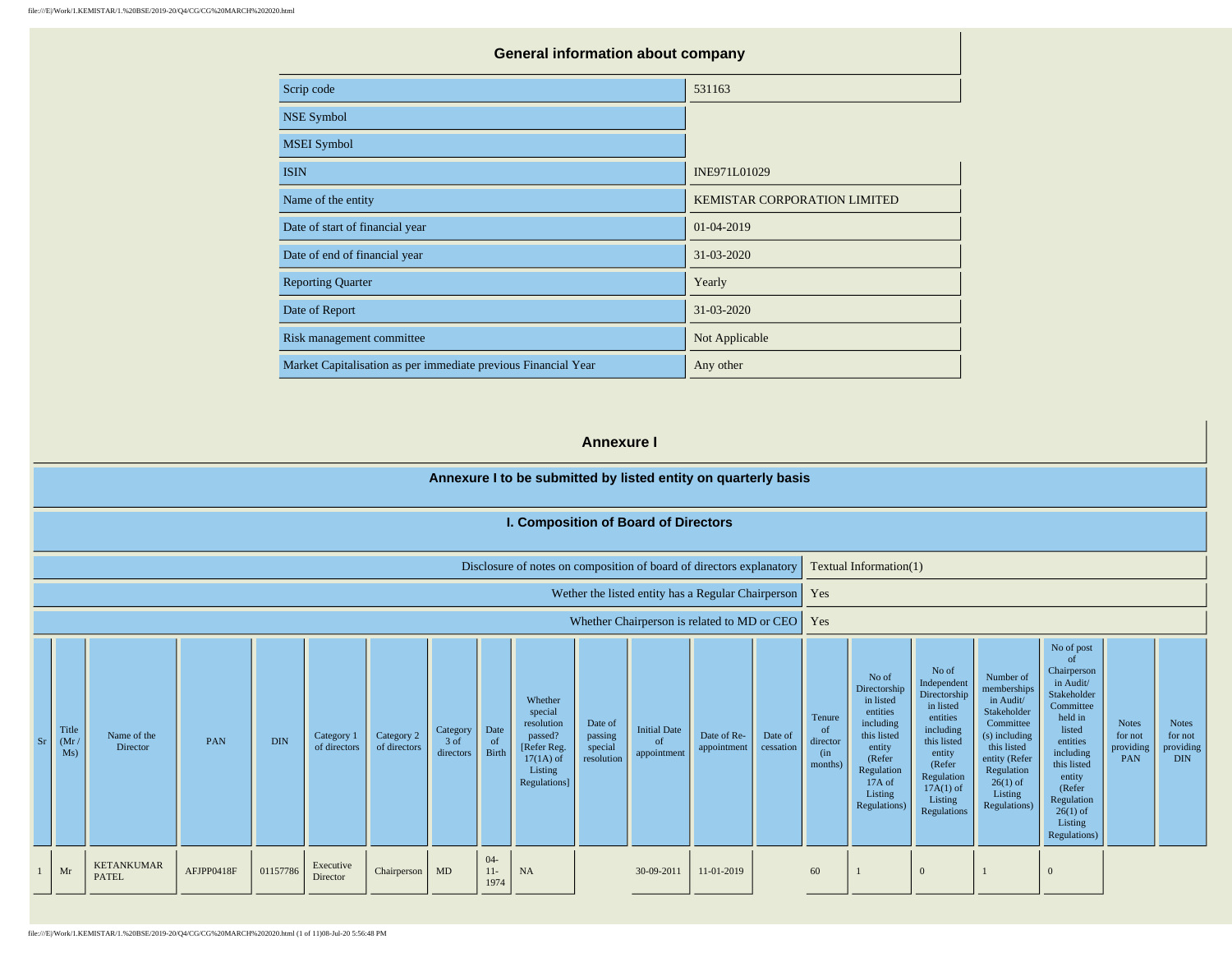| $\vert$ Mr | MAHESHKUMAR<br><b>BALDHA</b>               | ANQPB6174M   06542441 |          | Non-<br>Executive -<br>Independent<br>Director        | Not<br>Applicable | $01 -$<br>$06 -$<br>1975 | NA        | 27-04-2018 | 60 |  |  |
|------------|--------------------------------------------|-----------------------|----------|-------------------------------------------------------|-------------------|--------------------------|-----------|------------|----|--|--|
| Mr         | HRISHIKESH<br><b>DIPAKBHAI</b><br>RAKHOLIA | CDSPR2211P            | 08699877 | Non-<br>Executive -<br>Non<br>Independent<br>Director | Not<br>Applicable | $24 -$<br>$10-$<br>1997  | <b>NA</b> | 14-02-2020 | 60 |  |  |

## **Text Block**

|                           | Textual Information $(1)$ The company is in process of complying with the Regulation 17(1A) of Listing<br>regulation.                                                                                                 |
|---------------------------|-----------------------------------------------------------------------------------------------------------------------------------------------------------------------------------------------------------------------|
| Textual Information $(1)$ | Textual Information (2) Women Director (Independent) resigned from the Directorship of the company<br>with effect from 14.02.2020. The appointment of a women director will be taken up in the next board<br>meeting. |

### **Annexure 1**

| <b>II. Composition of Committees</b>                                                         |  |
|----------------------------------------------------------------------------------------------|--|
| Disclosure of notes on composition of committees explanatory $\Gamma$ Textual Information(1) |  |

# **Annexure 1 Text Block**

|                           | Textual Information (1) Due to resignation of Independent Director the committees were recomstituted as |
|---------------------------|---------------------------------------------------------------------------------------------------------|
| Textual Information $(1)$ | provided. The company is in the process of complying with Regulations 18(1), 19(1) and 20 (2A) of SEBI  |
|                           | Listing Regulations, 2015                                                                               |

|                | <b>Audit Committee Details</b> |                                                       |                                                   |                            |                        |                      |                |  |  |  |  |  |
|----------------|--------------------------------|-------------------------------------------------------|---------------------------------------------------|----------------------------|------------------------|----------------------|----------------|--|--|--|--|--|
|                |                                | Whether the Audit Committee has a Regular Chairperson | Yes                                               |                            |                        |                      |                |  |  |  |  |  |
| Sr             | <b>DIN Number</b>              | Name of Committee<br>members                          | Category 1 of<br>directors                        | Category 2 of<br>directors | Date of<br>Appointment | Date of<br>Cessation | <b>Remarks</b> |  |  |  |  |  |
|                | 06542441                       | <b>MAHESHKUMAR</b><br><b>BALDHA</b>                   | Non-Executive -<br>Independent<br><b>Director</b> | Chairperson                | $06-02-2019$           |                      |                |  |  |  |  |  |
| $\mathfrak{D}$ | 01157786                       | <b>KETANKUMAR PATEL</b>                               | Executive<br>Director                             | Member                     | 06-02-2019             |                      |                |  |  |  |  |  |

| Nomination and remuneration committee                                             |  |
|-----------------------------------------------------------------------------------|--|
| Whether the Nomination and remuneration committee has a Regular Chairperson   Yes |  |

file:///E|/Work/1.KEMISTAR/1.%20BSE/2019-20/Q4/CG/CG%20MARCH%202020.html (2 of 11)08-Jul-20 5:56:48 PM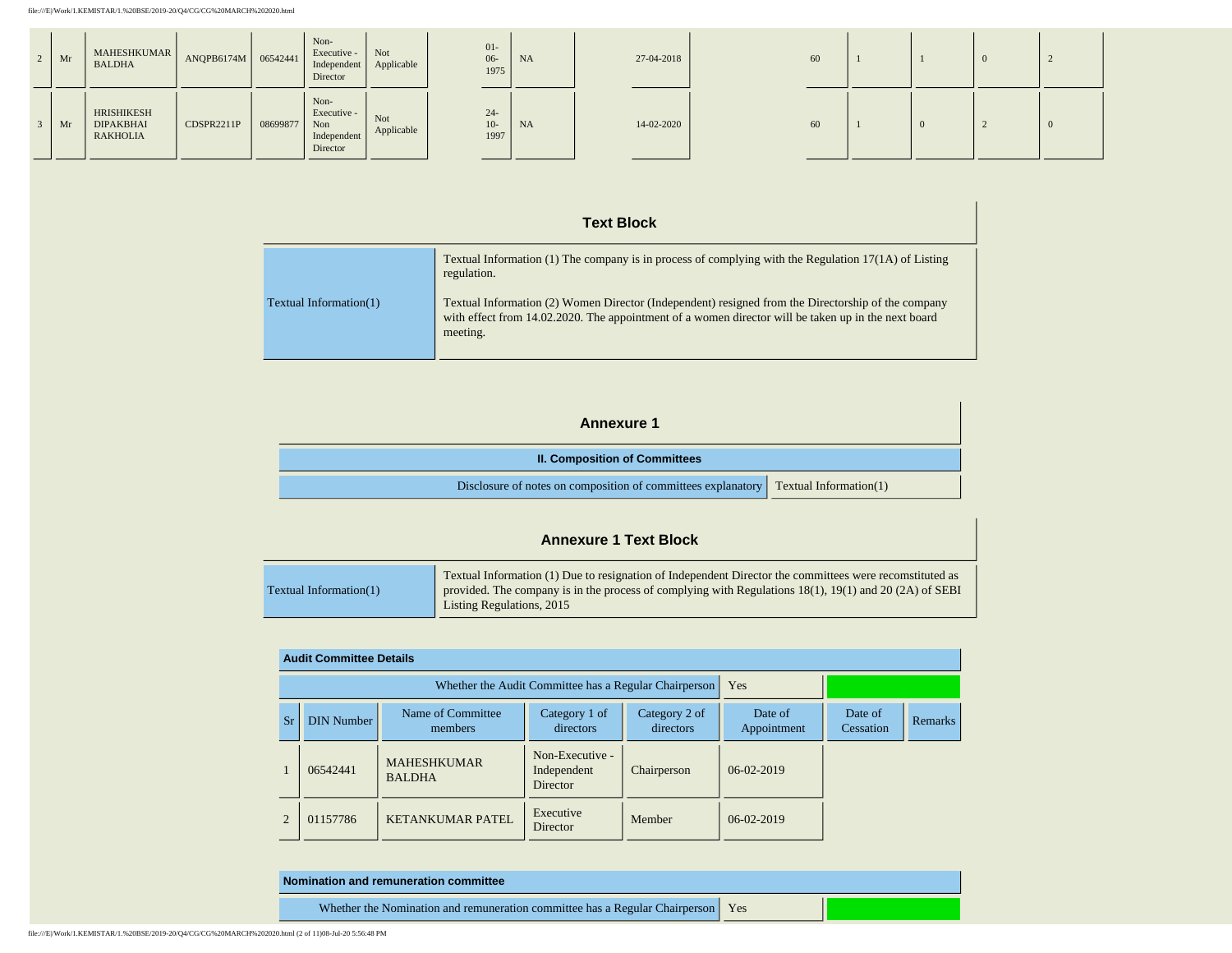| <b>Sr</b>      | <b>DIN Number</b> | Name of Committee<br>members                   | Category 1 of<br>directors                        | Category 2 of<br>directors | Date of<br>Appointment | Date of<br>Cessation | <b>Remarks</b> |
|----------------|-------------------|------------------------------------------------|---------------------------------------------------|----------------------------|------------------------|----------------------|----------------|
|                | 06542441          | <b>MAHESHKUMAR</b><br><b>BALDHA</b>            | Non-Executive -<br>Independent<br>Director        | Chairperson                | 27-04-2018             |                      |                |
| $\overline{2}$ | 08699877          | <b>HRISHIKESH</b><br><b>DIPAKBHAI RAKHOLIA</b> | Non-Executive -<br>Non<br>Independent<br>Director | Member                     | 14-02-2020             |                      |                |

|                | <b>Stakeholders Relationship Committee</b> |                                                                           |                                                               |                            |                        |                      |         |  |  |  |  |  |
|----------------|--------------------------------------------|---------------------------------------------------------------------------|---------------------------------------------------------------|----------------------------|------------------------|----------------------|---------|--|--|--|--|--|
|                |                                            | Whether the Stakeholders Relationship Committee has a Regular Chairperson | Yes                                                           |                            |                        |                      |         |  |  |  |  |  |
| Sr             | <b>DIN Number</b>                          | Name of Committee<br>members                                              | Category 1 of<br>directors                                    | Category 2 of<br>directors | Date of<br>Appointment | Date of<br>Cessation | Remarks |  |  |  |  |  |
|                | 06542441                                   | <b>MAHESHKUMAR</b><br><b>BALDHA</b>                                       | Non-Executive -<br>Independent<br><b>Director</b>             | Chairperson                | 12-08-2019             |                      |         |  |  |  |  |  |
| $\overline{2}$ | 08699877                                   | <b>HRISHIKESH</b><br>DIPAKBHAI RAKHOLIA                                   | Non-Executive -<br>N <sub>on</sub><br>Independent<br>Director | Member                     | $14 - 02 - 2020$       |                      |         |  |  |  |  |  |

| <b>Risk Management Committee</b> |                                                                      |                            |                            |                        |                   |                |  |  |  |  |  |  |
|----------------------------------|----------------------------------------------------------------------|----------------------------|----------------------------|------------------------|-------------------|----------------|--|--|--|--|--|--|
|                                  | Whether the Risk Management Committee has a Regular Chairperson   No |                            |                            |                        |                   |                |  |  |  |  |  |  |
| <b>DIN Number  </b>              | Name of<br>Committee<br>members                                      | Category 1 of<br>directors | Category 2 of<br>directors | Date of<br>Appointment | Date of Cessation | <b>Remarks</b> |  |  |  |  |  |  |

| <b>Corporate Social Responsibility Committee</b> |                                                                     |                            |                            |                        |                   |         |  |  |  |  |  |  |
|--------------------------------------------------|---------------------------------------------------------------------|----------------------------|----------------------------|------------------------|-------------------|---------|--|--|--|--|--|--|
|                                                  | Whether the Corporate Social Responsibility Committee has a Regular | N <sub>0</sub>             |                            |                        |                   |         |  |  |  |  |  |  |
| <b>DIN Number</b>                                | Name of<br>Committee<br>members                                     | Category 1 of<br>directors | Category 2 of<br>directors | Date of<br>Appointment | Date of Cessation | Remarks |  |  |  |  |  |  |

|    | <b>Other Committee</b> |                              |                            |                            |                            |         |
|----|------------------------|------------------------------|----------------------------|----------------------------|----------------------------|---------|
| Sr | DIN Number             | Name of Committee<br>members | Name of other<br>committee | Category 1 of<br>directors | Category 2 of<br>directors | Remarks |

**Annexure 1**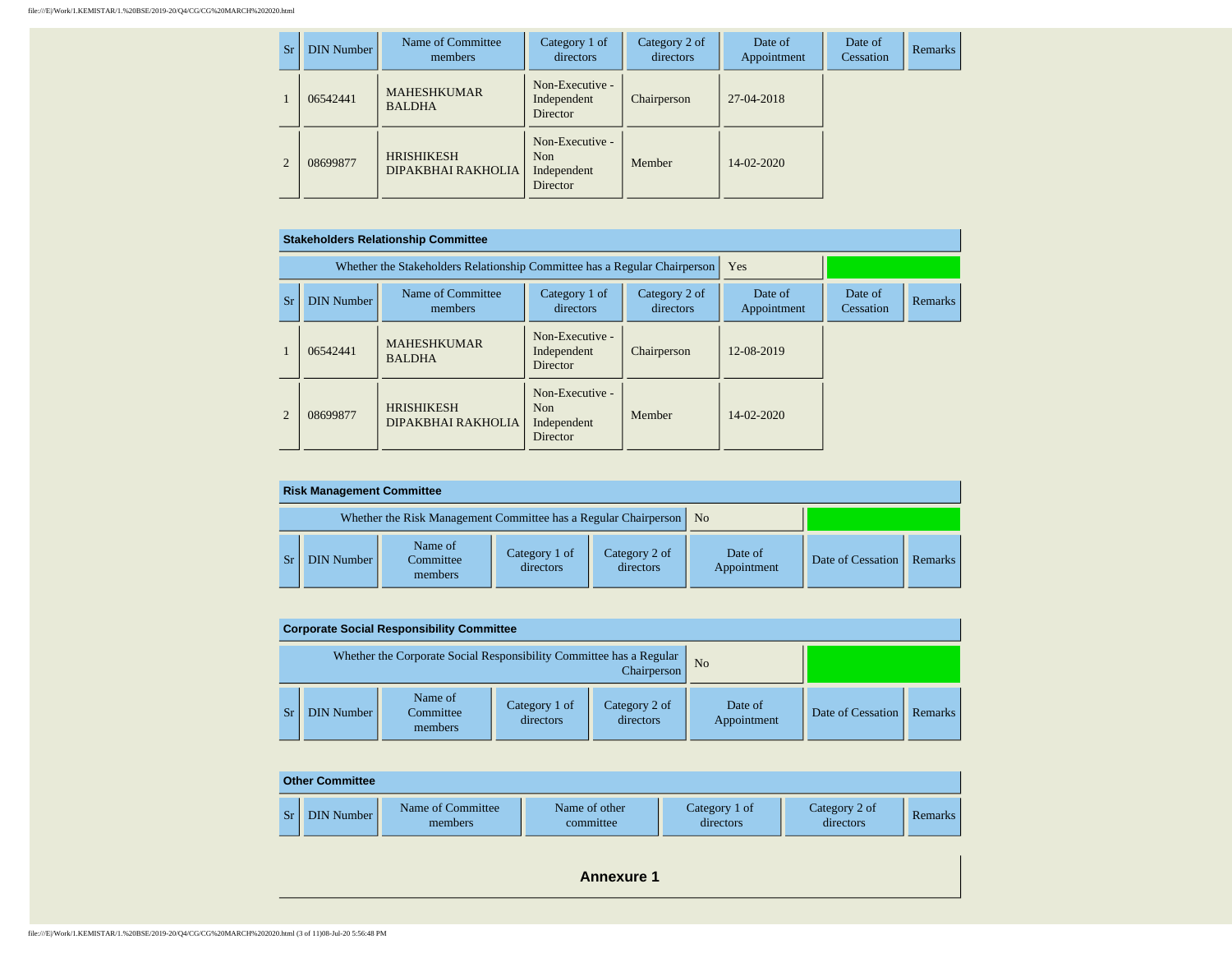|                | <b>Annexure 1</b>                                                   |                                                                  |                                                                      |                                 |                                                      |                                             |                                                              |
|----------------|---------------------------------------------------------------------|------------------------------------------------------------------|----------------------------------------------------------------------|---------------------------------|------------------------------------------------------|---------------------------------------------|--------------------------------------------------------------|
|                | III. Meeting of Board of Directors                                  |                                                                  |                                                                      |                                 |                                                      |                                             |                                                              |
|                | Disclosure of notes on meeting of<br>board of directors explanatory |                                                                  |                                                                      |                                 |                                                      |                                             |                                                              |
| Sr             | Date(s) of<br>meeting (if<br>any) in the<br>previous<br>quarter     | $Date(s)$ of<br>meeting (if<br>any) in the<br>current<br>quarter | Maximum gap<br>between any two<br>consecutive (in<br>number of days) | Notes for not<br>providing Date | Whether<br>requirement of<br>Ouorum met (Yes/<br>No) | Number of<br><b>Directors</b><br>$present*$ | No. of<br>Independent<br>Directors attending<br>the meeting* |
|                | 14-11-2019                                                          |                                                                  |                                                                      |                                 | <b>Yes</b>                                           | 4                                           |                                                              |
| $\overline{2}$ |                                                                     | 14-02-2020                                                       | 91                                                                   |                                 | Yes                                                  | 3                                           |                                                              |

|                | <b>Annexure 1</b>                                |                                                                                                                                  |                                                                            |                               |                                       |                                                          |                                           |                                                                          |
|----------------|--------------------------------------------------|----------------------------------------------------------------------------------------------------------------------------------|----------------------------------------------------------------------------|-------------------------------|---------------------------------------|----------------------------------------------------------|-------------------------------------------|--------------------------------------------------------------------------|
|                | <b>IV. Meeting of Committees</b>                 |                                                                                                                                  |                                                                            |                               |                                       |                                                          |                                           |                                                                          |
|                |                                                  |                                                                                                                                  |                                                                            |                               |                                       | Disclosure of notes on meeting of committees explanatory |                                           |                                                                          |
| Sr             | Name of<br>Committee                             | $Date(s)$ of<br>meeting (Enter<br>dates of<br><b>Previous</b><br>quarter and<br>Current quarter<br>in<br>chronological<br>order) | Maximum<br>gap between<br>any two<br>consecutive<br>(in number of<br>days) | Name of<br>other<br>committee | Reson for<br>not<br>providing<br>date | Whether<br>requirement<br>of Quorum<br>met (Yes/No)      | Number of<br><b>Directors</b><br>present* | No. of<br>Independent<br><b>Directors</b><br>attending the<br>$meeting*$ |
| $\mathbf{1}$   | Audit<br>Committee                               | 14-11-2019                                                                                                                       |                                                                            |                               |                                       | Yes                                                      | 3                                         | $\overline{2}$                                                           |
| $\overline{2}$ | Audit<br>Committee                               | 14-02-2020                                                                                                                       | 91                                                                         |                               |                                       | Yes                                                      | $\overline{2}$                            | $\mathbf{1}$                                                             |
| 3              | <b>Stakeholders</b><br>Relationship<br>Committee | 14-11-2019                                                                                                                       |                                                                            |                               |                                       | Yes                                                      | 3                                         | $\overline{2}$                                                           |
| $\overline{4}$ | <b>Stakeholders</b><br>Relationship<br>Committee | 13-02-2020                                                                                                                       | 90                                                                         |                               |                                       | Yes                                                      | 3                                         | $\overline{2}$                                                           |
| 5              | Nomination<br>and<br>remuneration<br>committee   | 12-02-2020                                                                                                                       |                                                                            |                               |                                       | Yes                                                      | 3                                         | $\overline{2}$                                                           |

**Annexure 1**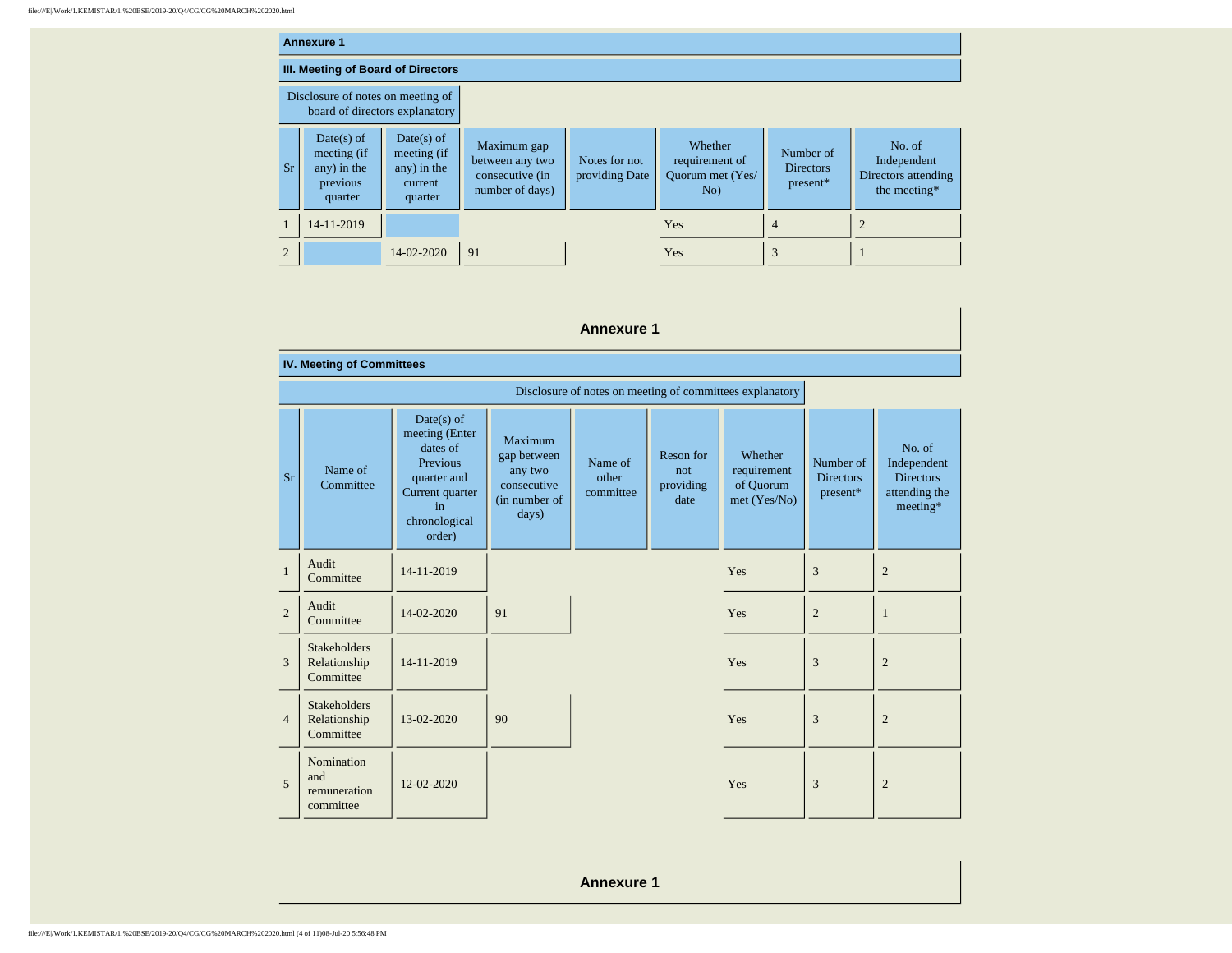| <b>V. Related Party Transactions</b> |                                                                                                                     |                               |                                                                   |  |  |
|--------------------------------------|---------------------------------------------------------------------------------------------------------------------|-------------------------------|-------------------------------------------------------------------|--|--|
| <b>Sr</b>                            | Subject                                                                                                             | Compliance status (Yes/No/NA) | If status is "No" details of non-compliance<br>may be given here. |  |  |
|                                      | Whether prior approval of audit committee<br>obtained                                                               | Yes                           |                                                                   |  |  |
| $\overline{2}$                       | Whether shareholder approval obtained for<br>material RPT                                                           | <b>NA</b>                     |                                                                   |  |  |
| 3                                    | Whether details of RPT entered into pursuant<br>to omnibus approval have been reviewed by<br><b>Audit Committee</b> | Yes                           |                                                                   |  |  |

 $\mathbf{r}$ 

| <b>Annexure 1</b> |                                                                                                                                                                                                                    |                            |  |  |  |  |  |
|-------------------|--------------------------------------------------------------------------------------------------------------------------------------------------------------------------------------------------------------------|----------------------------|--|--|--|--|--|
|                   | <b>VI. Affirmations</b>                                                                                                                                                                                            |                            |  |  |  |  |  |
| Sr                | Subject                                                                                                                                                                                                            | Compliance status (Yes/No) |  |  |  |  |  |
| $\mathbf{1}$      | The composition of Board of Directors is in terms of SEBI (Listing obligations and disclosure<br>requirements) Regulations, 2015                                                                                   | No                         |  |  |  |  |  |
| $\overline{2}$    | The composition of the following committees is in terms of SEBI(Listing obligations and disclosure<br>requirements) Regulations, 2015 a. Audit Committee                                                           | No                         |  |  |  |  |  |
| 3                 | The composition of the following committees is in terms of SEBI(Listing obligations and disclosure<br>requirements) Regulations, 2015. b. Nomination & remuneration committee                                      | No                         |  |  |  |  |  |
| $\overline{4}$    | The composition of the following committees is in terms of SEBI(Listing obligations and disclosure<br>requirements) Regulations, 2015. c. Stakeholders relationship committee                                      | N <sub>o</sub>             |  |  |  |  |  |
| 5                 | The composition of the following committees is in terms of SEBI(Listing obligations and disclosure<br>requirements) Regulations, 2015. d. Risk management committee (applicable to the top 500 listed<br>entities) | <b>NA</b>                  |  |  |  |  |  |
| 6                 | The committee members have been made aware of their powers, role and responsibilities as<br>specified in SEBI (Listing obligations and disclosure requirements) Regulations, 2015.                                 | Yes                        |  |  |  |  |  |
| $\overline{7}$    | The meetings of the board of directors and the above committees have been conducted in the manner<br>as specified in SEBI (Listing obligations and disclosure requirements) Regulations, 2015.                     | Yes                        |  |  |  |  |  |
| 8                 | This report and/or the report submitted in the previous quarter has been placed before Board of<br>Directors.                                                                                                      | Yes                        |  |  |  |  |  |
| 9                 | Any comments/observations/advice of Board of Directors may be mentioned here:                                                                                                                                      | Textual Information(1)     |  |  |  |  |  |

| <b>Annexure 1</b>                         |                   |                          |  |  |
|-------------------------------------------|-------------------|--------------------------|--|--|
| Subject<br>Compliance status<br><b>Sr</b> |                   |                          |  |  |
|                                           | Name of signatory | <b>KETANKUMAR PATEL</b>  |  |  |
|                                           | Designation       | <b>Managing Director</b> |  |  |

file:///E|/Work/1.KEMISTAR/1.%20BSE/2019-20/Q4/CG/CG%20MARCH%202020.html (5 of 11)08-Jul-20 5:56:48 PM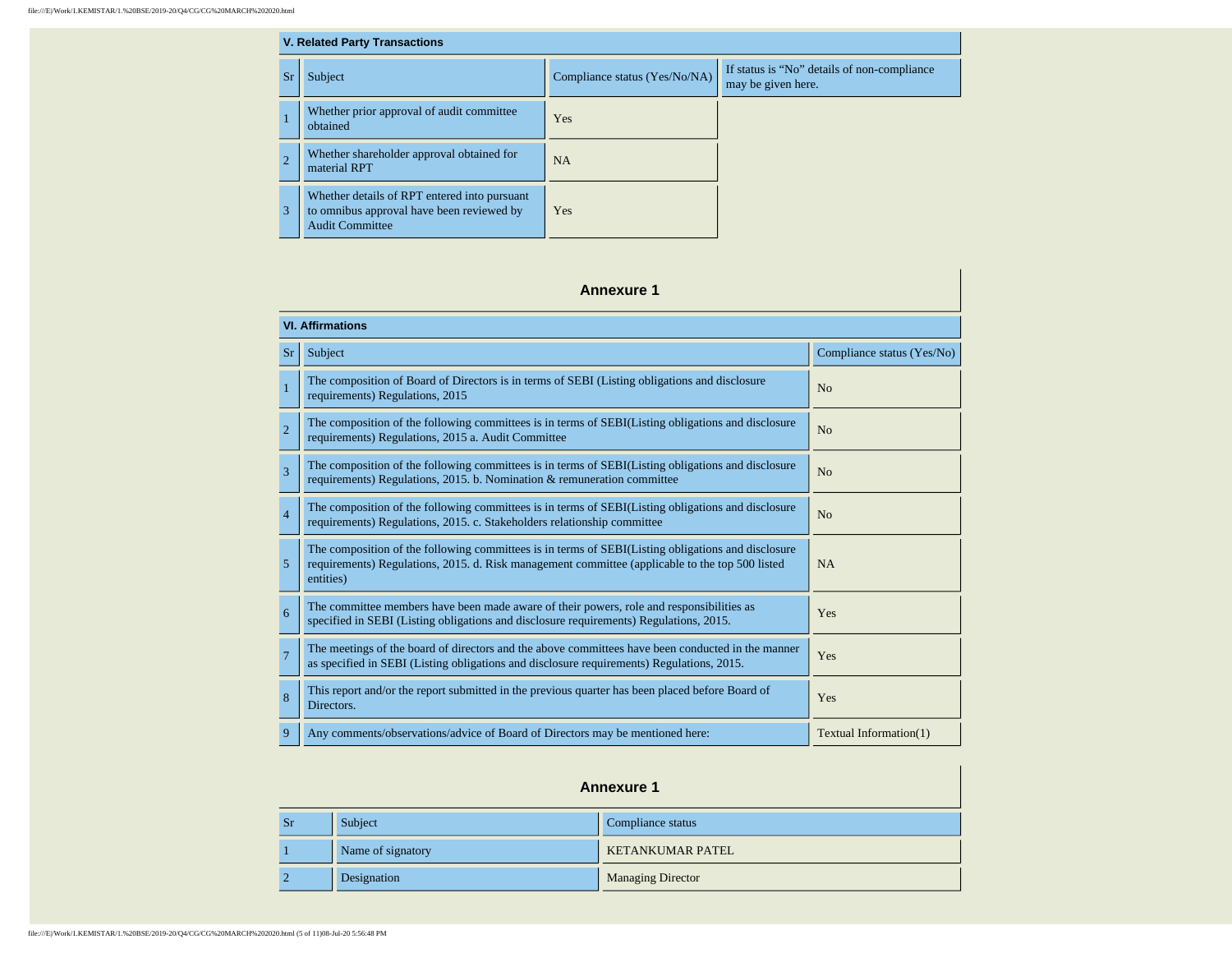### **Text Block**

| Textual Information $(1)$ | The Composition of Board of Directors and Committee was not as per SEBI (LODR) due to the resignation<br>of Women Independent Director and Non-executive Non-Independent director w.e.f 14.02.2020. As per<br>Regulation 25 of SEBI (LODR) the company will appoint an Independent Director in the next Board<br>meeting. |
|---------------------------|---------------------------------------------------------------------------------------------------------------------------------------------------------------------------------------------------------------------------------------------------------------------------------------------------------------------------|
|---------------------------|---------------------------------------------------------------------------------------------------------------------------------------------------------------------------------------------------------------------------------------------------------------------------------------------------------------------------|

#### **Annexure II**

|                | Annexure II to be submitted by listed entity at the end of the financial year (for the whole of financial year) |                               |                                                                    |                 |  |  |
|----------------|-----------------------------------------------------------------------------------------------------------------|-------------------------------|--------------------------------------------------------------------|-----------------|--|--|
|                | I. Disclosure on website in terms of Listing Regulations                                                        |                               |                                                                    |                 |  |  |
| Sr             | Item                                                                                                            | Compliance status (Yes/No/NA) | If status is "No" details of non-<br>compliance may be given here. | Web address     |  |  |
| $\mathbf{1}$   | Details of business                                                                                             | Yes                           |                                                                    | www.kemistar.in |  |  |
| $\overline{2}$ | Terms and conditions of appointment of<br>independent directors                                                 | Yes                           |                                                                    | www.kemistar.in |  |  |
| $\overline{3}$ | Composition of various committees of<br>board of directors                                                      | Yes                           |                                                                    | www.kemistar.in |  |  |
| $\overline{4}$ | Code of conduct of board of directors<br>and senior management personnel                                        | Yes                           |                                                                    | www.kemistar.in |  |  |
| 5              | Details of establishment of vigil<br>mechanism/ Whistle Blower policy                                           | Yes                           |                                                                    | www.kemistar.in |  |  |
| 6              | Criteria of making payments to non-<br>executive directors                                                      | Yes                           |                                                                    | www.kemistar.in |  |  |
| $\overline{7}$ | Policy on dealing with related party<br>transactions                                                            | Yes                           |                                                                    | www.kemistar.in |  |  |
| 8              | Policy for determining 'material'<br>subsidiaries                                                               | Yes                           |                                                                    | www.kemistar.in |  |  |
| $\overline{Q}$ | Details of familiarization programmes<br>imparted to independent directors                                      | Yes                           |                                                                    | www.kemistar.in |  |  |

| <b>Annexure II</b>                                                                                              |                               |                                                                    |             |  |
|-----------------------------------------------------------------------------------------------------------------|-------------------------------|--------------------------------------------------------------------|-------------|--|
| Annexure II to be submitted by listed entity at the end of the financial year (for the whole of financial year) |                               |                                                                    |             |  |
| I. Disclosure on website in terms of Listing Regulations                                                        |                               |                                                                    |             |  |
| Item                                                                                                            | Compliance status (Yes/No/NA) | If status is "No" details of non-<br>compliance may be given here. | Web address |  |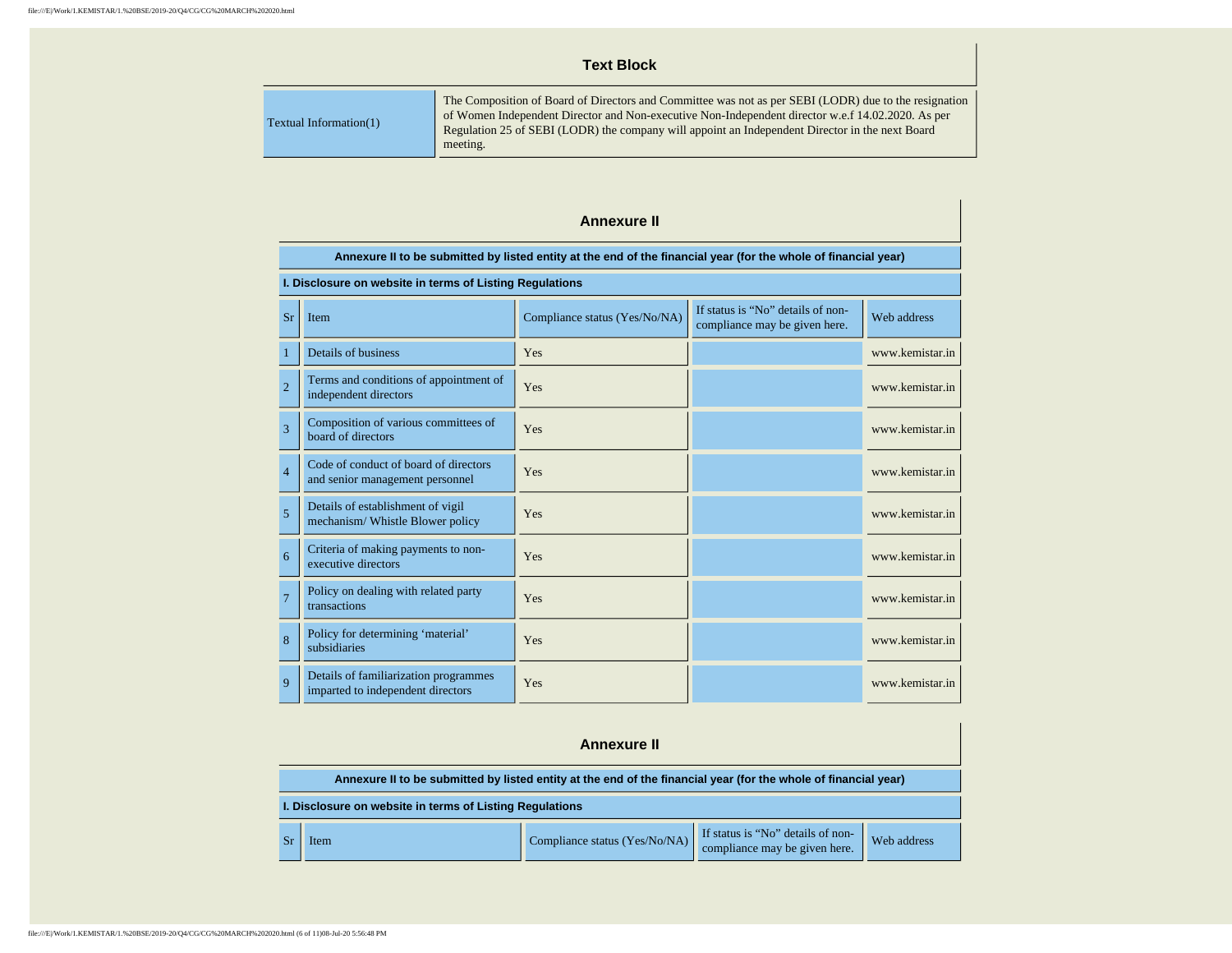| 10 | Contact information of the designated<br>officials of the listed entity who are<br>responsible for assisting and handling<br>investor grievances                                                   | Yes       | www.kemistar.in |
|----|----------------------------------------------------------------------------------------------------------------------------------------------------------------------------------------------------|-----------|-----------------|
| 11 | email address for grievance redressal and<br>other relevant details                                                                                                                                | Yes       | www.kemistar.in |
| 12 | <b>Financial results</b>                                                                                                                                                                           | Yes       | www.kemistar.in |
| 13 | Shareholding pattern                                                                                                                                                                               | Yes       | www.kemistar.in |
| 14 | Details of agreements entered into with<br>the media companies and/or their<br>associates                                                                                                          | <b>NA</b> |                 |
| 15 | Schedule of analyst or institutional<br>investor meet and presentations made by<br>the listed entity to analysts or<br>institutional investors simultaneously<br>with submission to stock exchange | <b>NA</b> |                 |
| 16 | New name and the old name of the listed<br>entity                                                                                                                                                  | Yes       | www.kemistar.in |
| 17 | Advertisements as per regulation 47 (1)                                                                                                                                                            | Yes       | www.kemistar.in |
| 18 | Credit rating or revision in credit rating<br>obtained                                                                                                                                             | <b>NA</b> |                 |
| 19 | Separate audited financial statements of<br>each subsidiary of the listed entity in<br>respect of a relevant financial year                                                                        | Yes       | www.kemistar.in |
| 20 | Whether company has provided<br>information under separate section on its<br>website as per Regulation $46(2)$                                                                                     | Yes       | www.kemistar.in |
| 21 | Materiality Policy as per Regulation 30                                                                                                                                                            | Yes       | www.kemistar.in |
| 22 | Dividend Distribution policy as per<br>Regulation 43A (as applicable)                                                                                                                              | Yes       | www.kemistar.in |
| 23 | It is certified that these contents on the<br>website of the listed entity are correct                                                                                                             | Yes       | www.kemistar.in |

|    | <b>Annexure II</b>                                                                                                                                 |                  |     |  |  |  |
|----|----------------------------------------------------------------------------------------------------------------------------------------------------|------------------|-----|--|--|--|
|    | <b>II. Annual Affirmations</b>                                                                                                                     |                  |     |  |  |  |
| Sr | Compliance status (Yes/<br>If status is "No" details of non-<br><b>Regulation Number</b><br>Particulars<br>compliance may be given here.<br>No/NA) |                  |     |  |  |  |
|    | Independent director(s) have<br>been appointed in terms of<br>specified criteria of<br>'independence' and/or 'eligibility'                         | 16(1)(b) & 25(6) | Yes |  |  |  |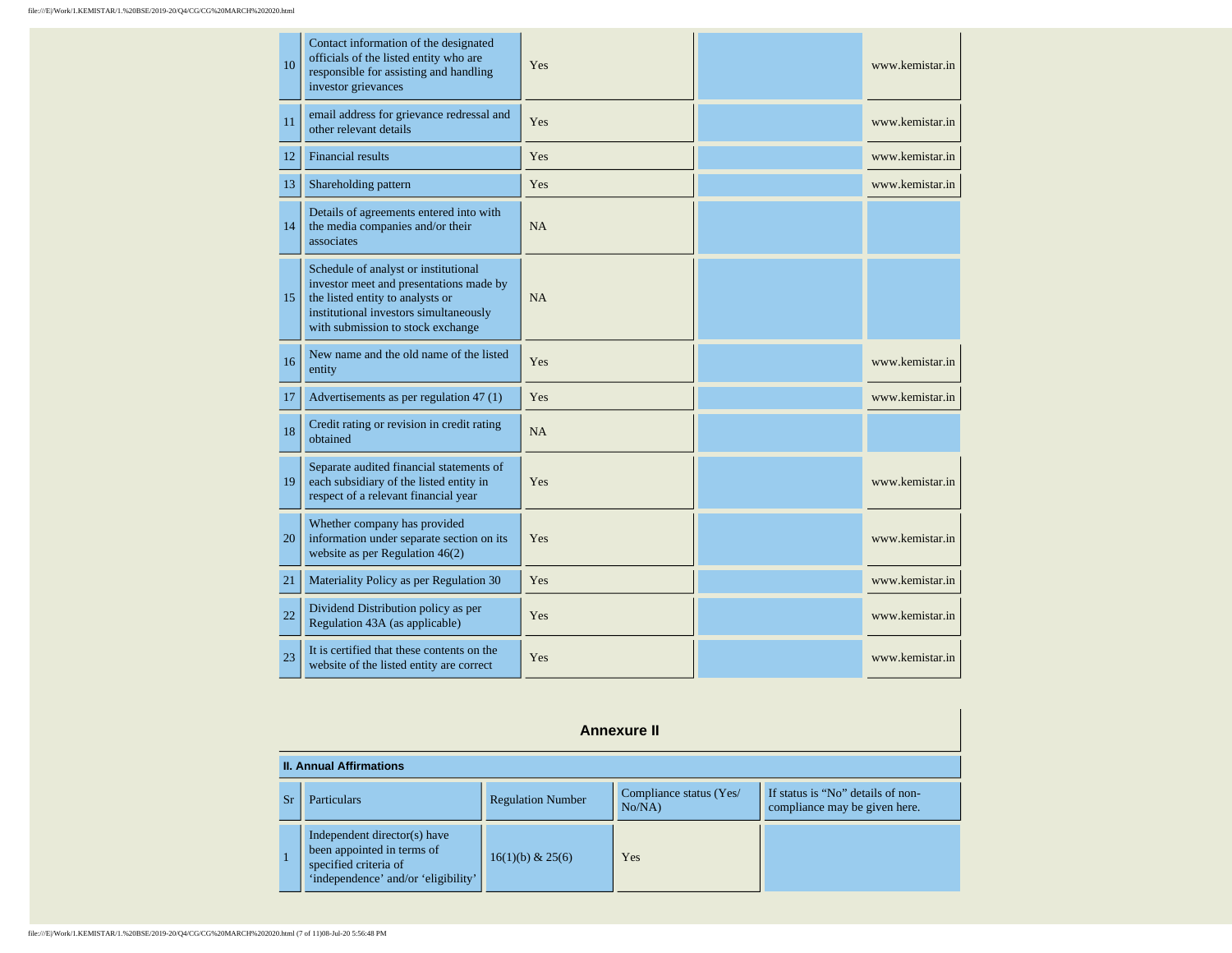| $\overline{2}$ | Board composition                                | $17(1), 17(1A) \& 17(1B)$ | N <sub>o</sub> | <b>VACANCY DUE TO</b><br><b>RESIGNATION OF</b><br><b>INDEPENDENT WOMAN</b><br>DIRECTOR. THE COMPANY IS IN<br>THE PROCESS OF COMPLYING<br>THE SAID REGULATION IN THE<br>NEXT BOARD MEETING. |
|----------------|--------------------------------------------------|---------------------------|----------------|--------------------------------------------------------------------------------------------------------------------------------------------------------------------------------------------|
| 3              | Meeting of Board of directors                    | 17(2)                     | Yes            |                                                                                                                                                                                            |
| $\overline{4}$ | Quorum of Board meeting                          | 17(2A)                    | Yes            |                                                                                                                                                                                            |
| 5              | <b>Review of Compliance Reports</b>              | 17(3)                     | Yes            |                                                                                                                                                                                            |
| 6              | Plans for orderly succession for<br>appointments | 17(4)                     | Yes            |                                                                                                                                                                                            |
| 7              | Code of Conduct                                  | 17(5)                     | Yes            |                                                                                                                                                                                            |
| 8              | Fees/compensation                                | 17(6)                     | Yes            |                                                                                                                                                                                            |
| 9              | <b>Minimum Information</b>                       | 17(7)                     | Yes            |                                                                                                                                                                                            |
| 10             | <b>Compliance Certificate</b>                    | 17(8)                     | Yes            |                                                                                                                                                                                            |

### **Annexure II**

| <b>II. Annual Affirmations</b> |                                                           |                          |                                   |                                                                                                                                                                                                                    |  |
|--------------------------------|-----------------------------------------------------------|--------------------------|-----------------------------------|--------------------------------------------------------------------------------------------------------------------------------------------------------------------------------------------------------------------|--|
| <b>Sr</b>                      | Particulars                                               | <b>Regulation Number</b> | Compliance status (Yes/<br>No/NA) | If status is "No" details of non-<br>compliance may be given here.                                                                                                                                                 |  |
| 11                             | Risk Assessment & Management                              | 17(9)                    | Yes                               |                                                                                                                                                                                                                    |  |
| 12                             | Performance Evaluation of<br><b>Independent Directors</b> | 17(10)                   | Yes                               |                                                                                                                                                                                                                    |  |
| 13                             | Recommendation of Board                                   | 17(11)                   | Yes                               |                                                                                                                                                                                                                    |  |
| 14                             | Maximum number of Directorships                           | 17A                      | Yes                               |                                                                                                                                                                                                                    |  |
| 15                             | <b>Composition of Audit Committee</b>                     | 18(1)                    | No                                | <b>VACANCY DUE TO</b><br><b>RESIGNATION OF</b><br><b>INDEPENDENT WOMAN</b><br>DIRECTOR. THE COMPANY IS<br>IN THE PROCESS OF<br><b>COMPLYING THE SAID</b><br><b>REGULATION IN THE NEXT</b><br><b>BOARD MEETING.</b> |  |
| 16                             | Meeting of Audit Committee                                | 18(2)                    | Yes                               |                                                                                                                                                                                                                    |  |
| 17                             | Composition of nomination $&$<br>remuneration committee   | 19(1) & (2)              | No                                | <b>VACANCY DUE TO</b><br><b>RESIGNATION OF</b><br><b>INDEPENDENT WOMAN</b><br>DIRECTOR. THE COMPANY IS<br>IN THE PROCESS OF<br><b>COMPLYING THE SAID</b><br><b>REGULATION IN THE NEXT</b><br><b>BOARD MEETING.</b> |  |

file:///E|/Work/1.KEMISTAR/1.%20BSE/2019-20/Q4/CG/CG%20MARCH%202020.html (8 of 11)08-Jul-20 5:56:48 PM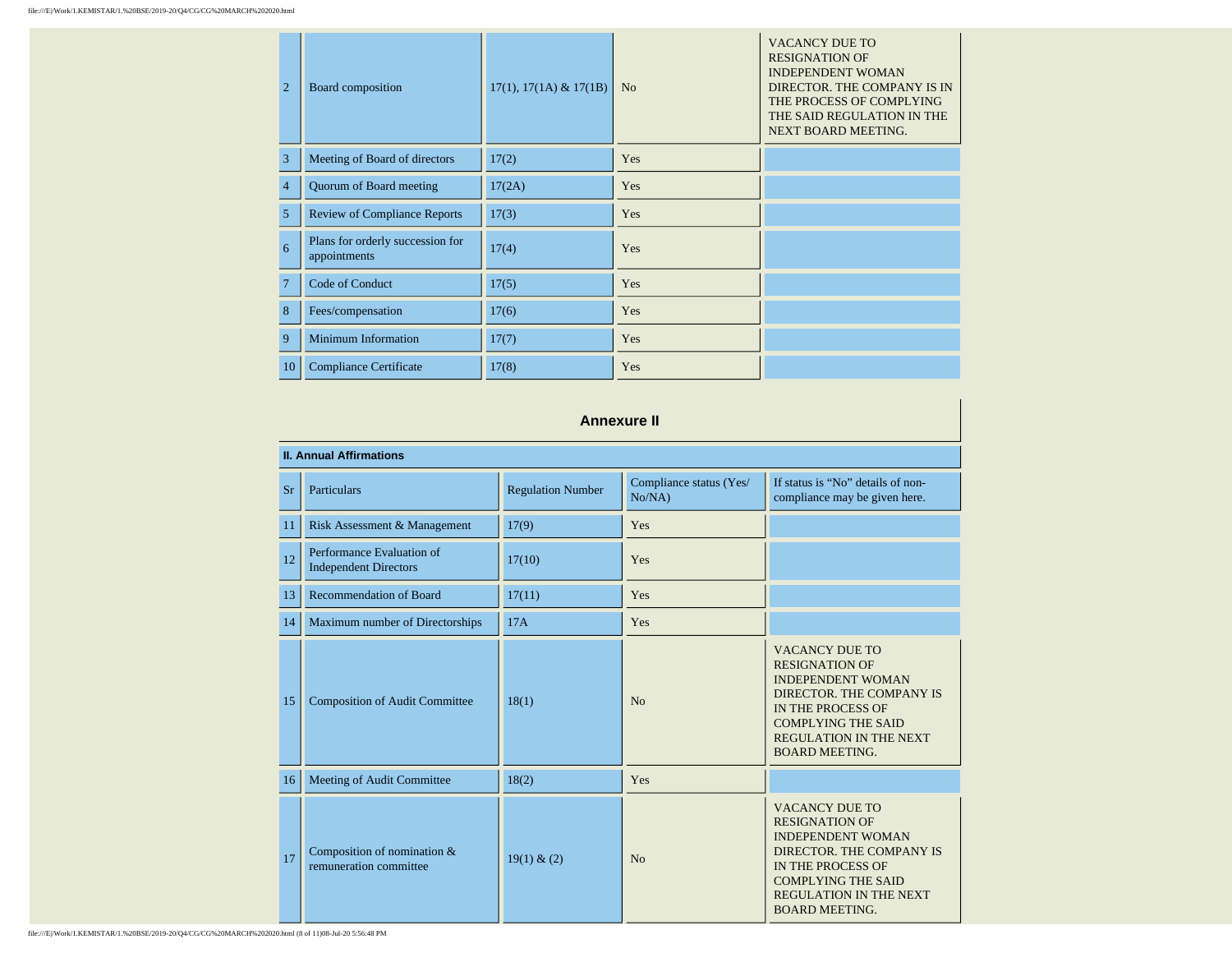#### file:///E|/Work/1.KEMISTAR/1.%20BSE/2019-20/Q4/CG/CG%20MARCH%202020.html

| 18 | Quorum of Nomination and<br><b>Remuneration Committee meeting</b>  | 19(2A)                      | <b>Yes</b> |                                                                                                                                                                                                                    |
|----|--------------------------------------------------------------------|-----------------------------|------------|--------------------------------------------------------------------------------------------------------------------------------------------------------------------------------------------------------------------|
| 19 | Meeting of Nomination and<br><b>Remuneration Committee</b>         | 19(3A)                      | <b>Yes</b> |                                                                                                                                                                                                                    |
| 20 | <b>Composition of Stakeholder</b><br><b>Relationship Committee</b> | $20(1)$ , $20(2)$ & $20(2)$ | No         | <b>VACANCY DUE TO</b><br><b>RESIGNATION OF</b><br><b>INDEPENDENT WOMAN</b><br>DIRECTOR. THE COMPANY IS<br>IN THE PROCESS OF<br><b>COMPLYING THE SAID</b><br><b>REGULATION IN THE NEXT</b><br><b>BOARD MEETING.</b> |

### **Annexure II**

| <b>II. Annual Affirmations</b> |                                                                                                  |                                    |                                   |                                                                      |
|--------------------------------|--------------------------------------------------------------------------------------------------|------------------------------------|-----------------------------------|----------------------------------------------------------------------|
| <b>Sr</b>                      | Particulars                                                                                      | <b>Regulation Number</b>           | Compliance status (Yes/No/<br>NA) | If status is "No" details of<br>non-compliance may be<br>given here. |
| 21                             | Meeting of Stakeholders<br><b>Relationship Committee</b>                                         | 20(3A)                             | Yes                               |                                                                      |
| 22                             | Composition and role of risk<br>management committee                                             | 21(1), (2), (3), (4)               | <b>NA</b>                         |                                                                      |
| 23                             | Meeting of Risk Management<br>Committee                                                          | 21(3A)                             | NA                                |                                                                      |
| 24                             | Vigil Mechanism                                                                                  | 22                                 | Yes                               |                                                                      |
| 25                             | Policy for related party<br>Transaction                                                          | $23(1), (1A), (5), (6), (7)$ & (8) | Yes                               |                                                                      |
| 26                             | Prior or Omnibus approval of<br>Audit Committee for all related<br>party transactions            | 23(2), (3)                         | Yes                               |                                                                      |
| 27                             | Approval for material related<br>party transactions                                              | 23(4)                              | Yes                               |                                                                      |
| 28                             | Disclosure of related party<br>transactions on consolidated basis                                | 23(9)                              | Yes                               |                                                                      |
| 29                             | Composition of Board of<br>Directors of unlisted material<br>Subsidiary                          | 24(1)                              | Yes                               |                                                                      |
| 30                             | <b>Other Corporate Governance</b><br>requirements with respect to<br>subsidiary of listed entity | $24(2),(3),(4),(5)$ & (6)          | Yes                               |                                                                      |

**Annexure II**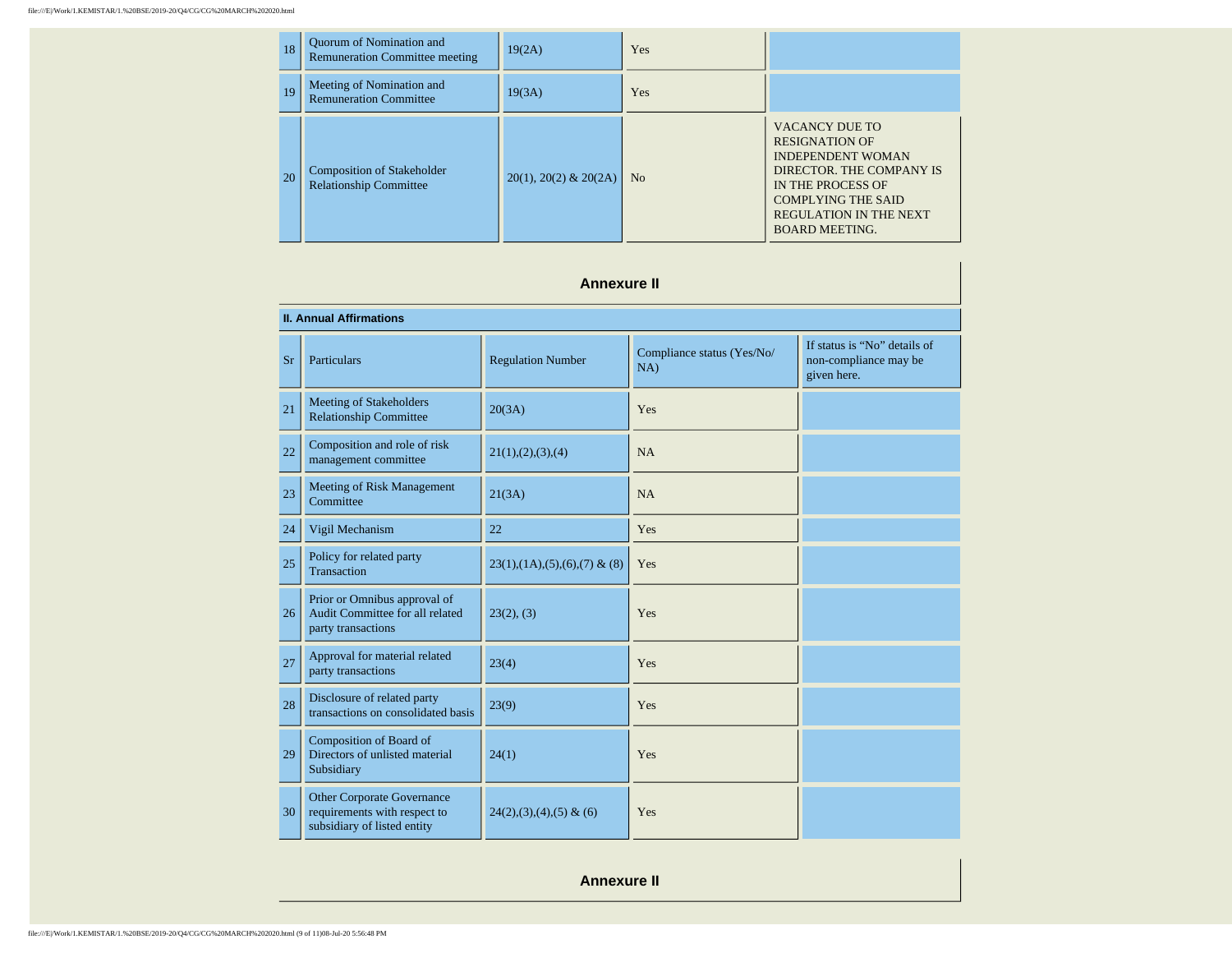|    | <b>II. Annual Affirmations</b>                                                                                             |                          |                               |                                                                    |
|----|----------------------------------------------------------------------------------------------------------------------------|--------------------------|-------------------------------|--------------------------------------------------------------------|
| Sr | Particulars                                                                                                                | <b>Regulation Number</b> | Compliance status (Yes/No/NA) | If status is "No" details of non-<br>compliance may be given here. |
| 31 | <b>Annual Secretarial Compliance Report</b>                                                                                | 24(A)                    | Yes                           |                                                                    |
| 32 | Alternate Director to Independent<br><b>Director</b>                                                                       | 25(1)                    | Yes                           |                                                                    |
| 33 | <b>Maximum Tenure</b>                                                                                                      | 25(2)                    | Yes                           |                                                                    |
| 34 | Meeting of independent directors                                                                                           | 25(3) & (4)              | Yes                           |                                                                    |
| 35 | Familiarization of independent directors                                                                                   | 25(7)                    | Yes                           |                                                                    |
| 36 | Declaration from Independent Director                                                                                      | 25(8) & (9)              | Yes                           |                                                                    |
| 37 | D & O Insurance for Independent<br><b>Directors</b>                                                                        | 25(10)                   | <b>NA</b>                     |                                                                    |
| 38 | Memberships in Committees                                                                                                  | 26(1)                    | Yes                           |                                                                    |
| 39 | Affirmation with compliance to code of<br>conduct from members of Board of<br>Directors and Senior management<br>personnel | 26(3)                    | Yes                           |                                                                    |
| 40 | Disclosure of Shareholding by Non-<br><b>Executive Directors</b>                                                           | 26(4)                    | Yes                           |                                                                    |
| 41 | Policy with respect to Obligations of<br>directors and senior management                                                   | $26(2)$ & $26(5)$        | Yes                           |                                                                    |
|    | Any other information to be provided -<br><b>Add Notes</b>                                                                 |                          |                               |                                                                    |

| <b>Annexure II</b> |                          |  |  |
|--------------------|--------------------------|--|--|
| Name of signatory  | <b>KETANKUMAR PATEL</b>  |  |  |
| Designation        | <b>Managing Director</b> |  |  |

| Annexure II |                                                                                                                                                                       |                                      |  |
|-------------|-----------------------------------------------------------------------------------------------------------------------------------------------------------------------|--------------------------------------|--|
|             | <b>III. Affirmations</b>                                                                                                                                              |                                      |  |
| -Sr         | <b>Particulars</b>                                                                                                                                                    | <b>Compliance status (Yes/No/NA)</b> |  |
|             | The Listed Entity has approved Material Subsidiary Policy and the Corporate Governance<br>requirements with respect to subsidiary of Listed Entity have been complied | Yes                                  |  |
|             | Any other information to be provided                                                                                                                                  |                                      |  |